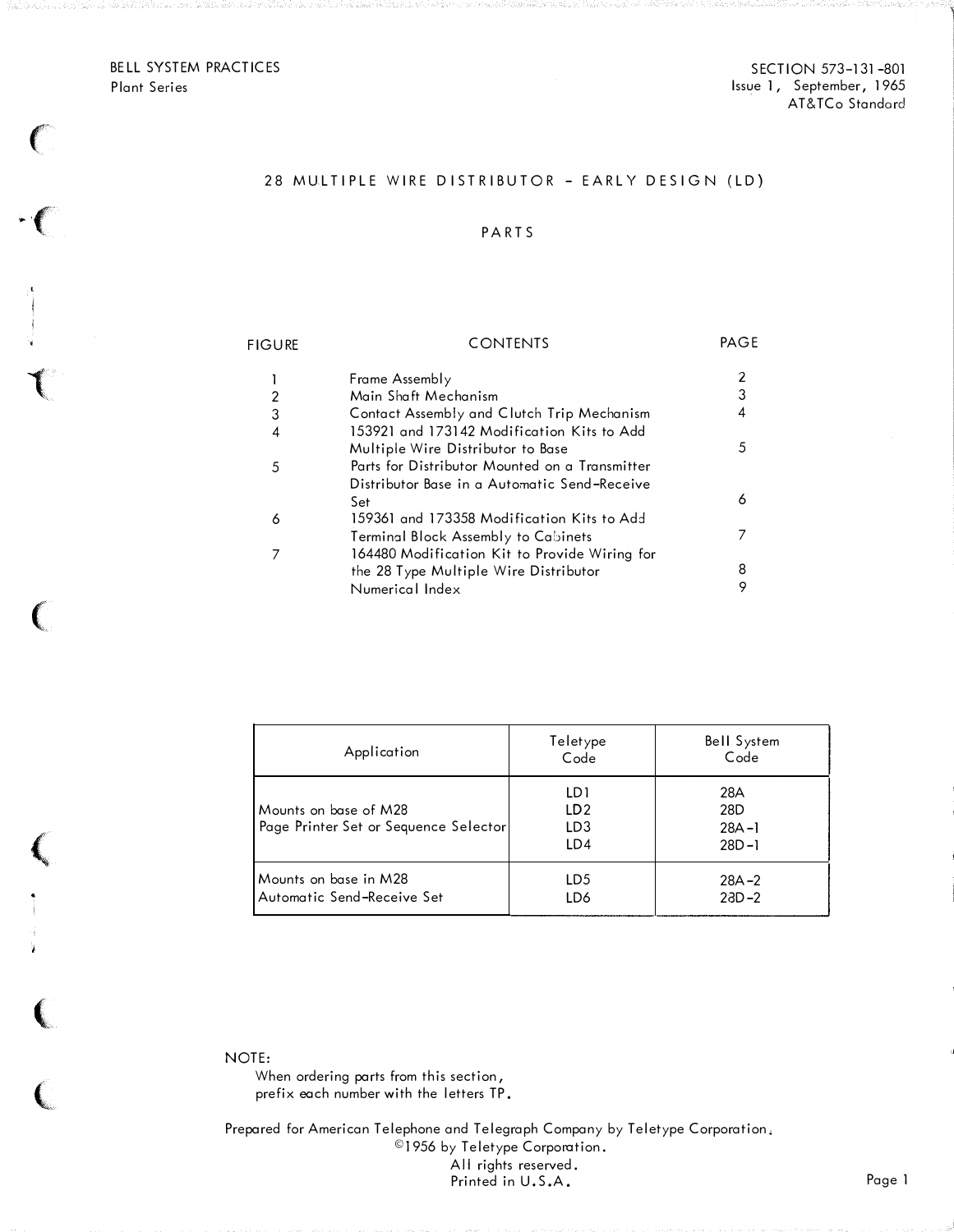

#### FIGURE 1. FRAME ASSEMBLY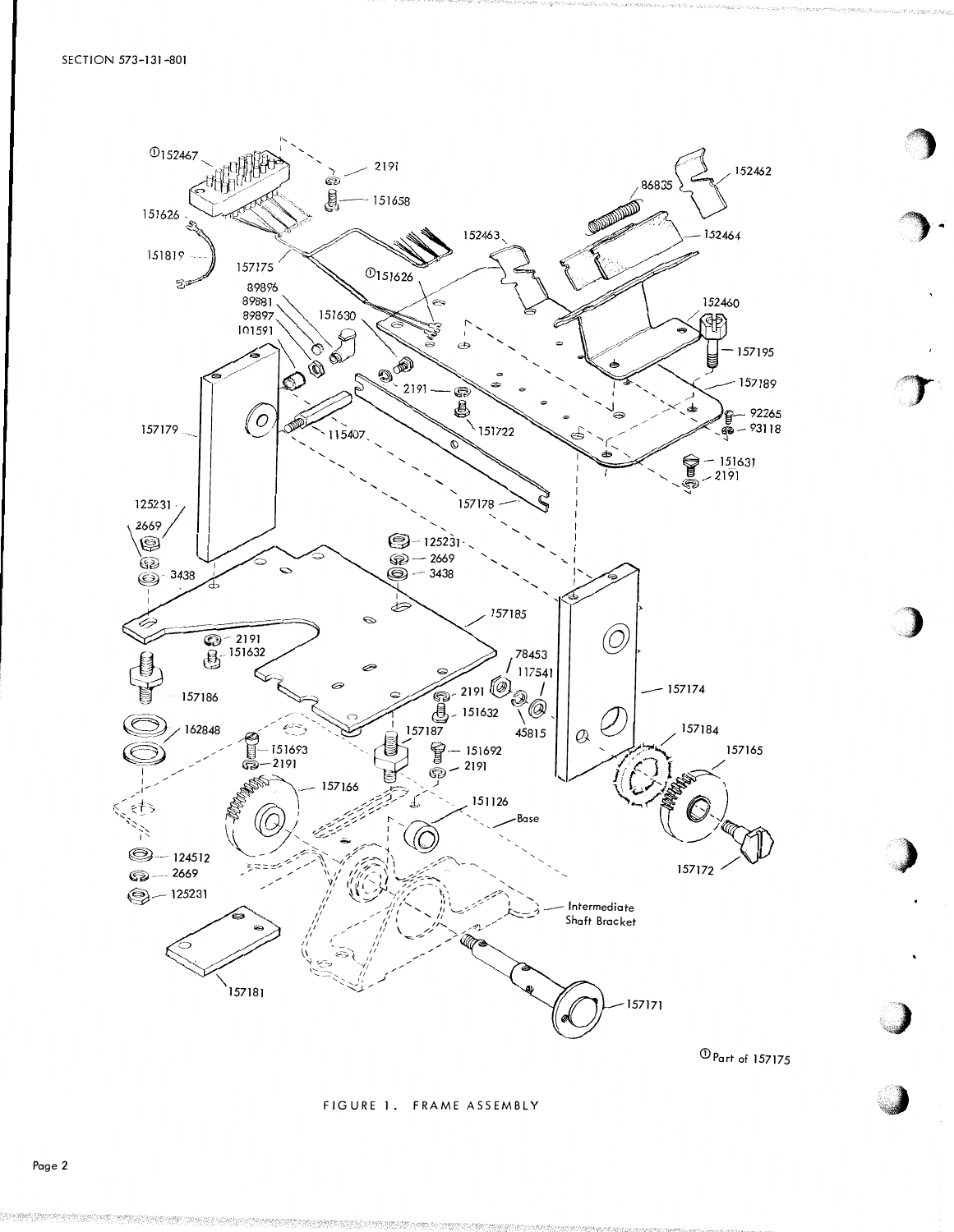

 $\big($ 

 $\mathbf{R}^{\mathbf{A}}$ 

 $\left($ 

 $\epsilon$ 

 $\overline{\mathbf{C}}$ 

 $\overline{C}$ 

 $\overline{\text{O}}$  Part of 157170 and 157188

## FIGURE 2. MAIN SHAFT MECHANISM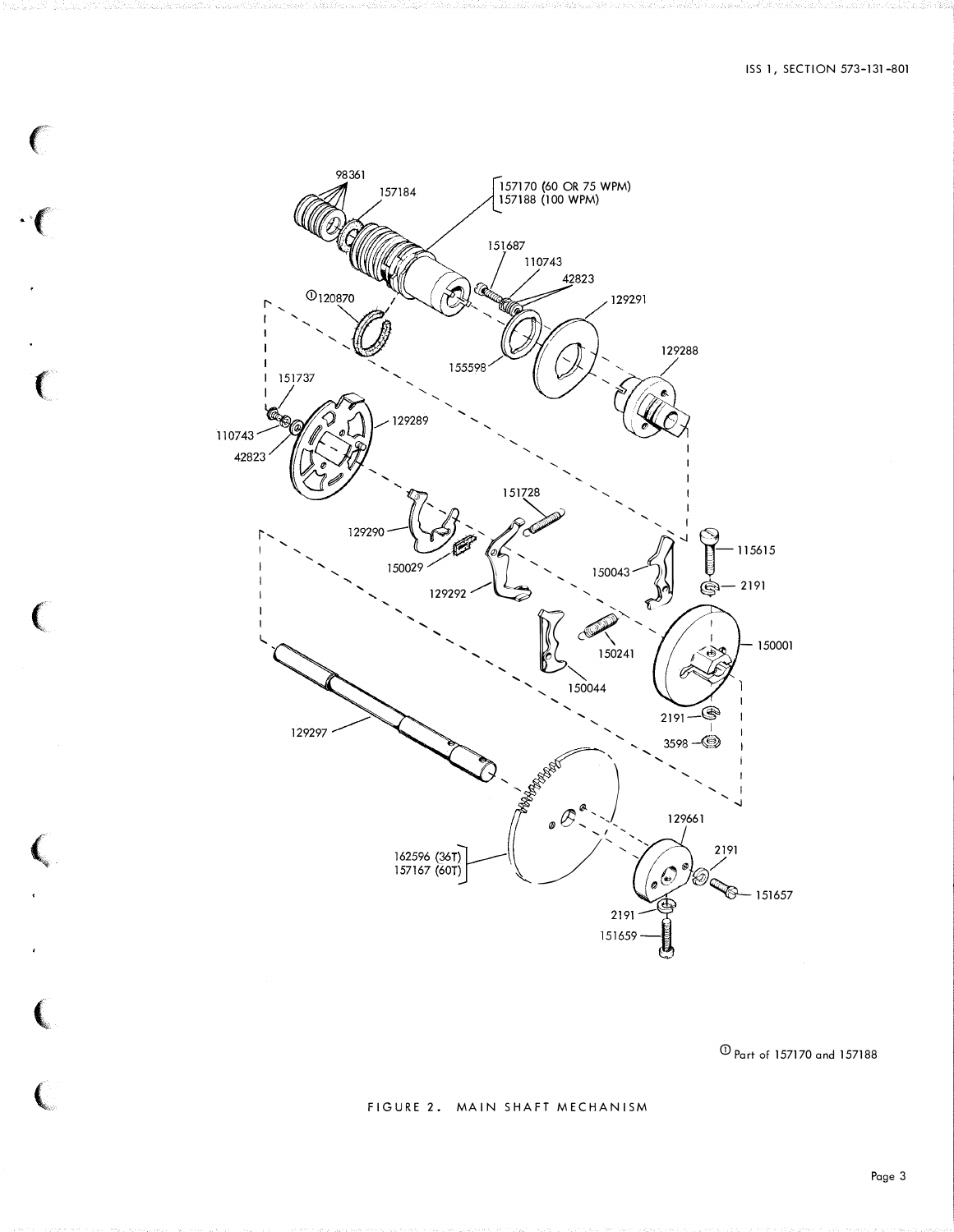

FIGURE 3. CONTACT ASSEMBLY AND CLUTCH TRIP MECHANISM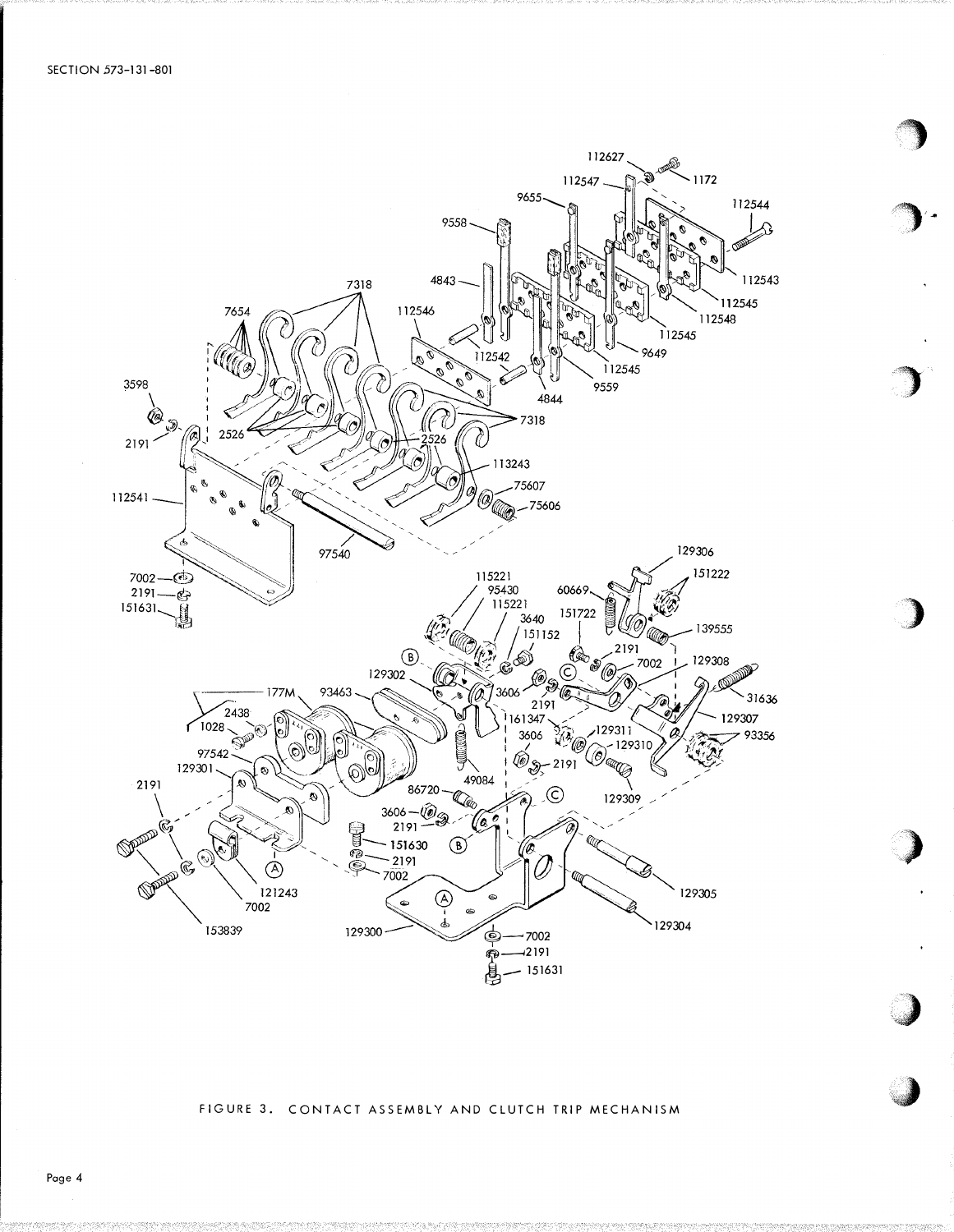

### FIGURE 4. 153921 AND 173142 MODIFICATION KITS TO ADD MULTIPLE WIRE DISTRIBUTOR TO BASE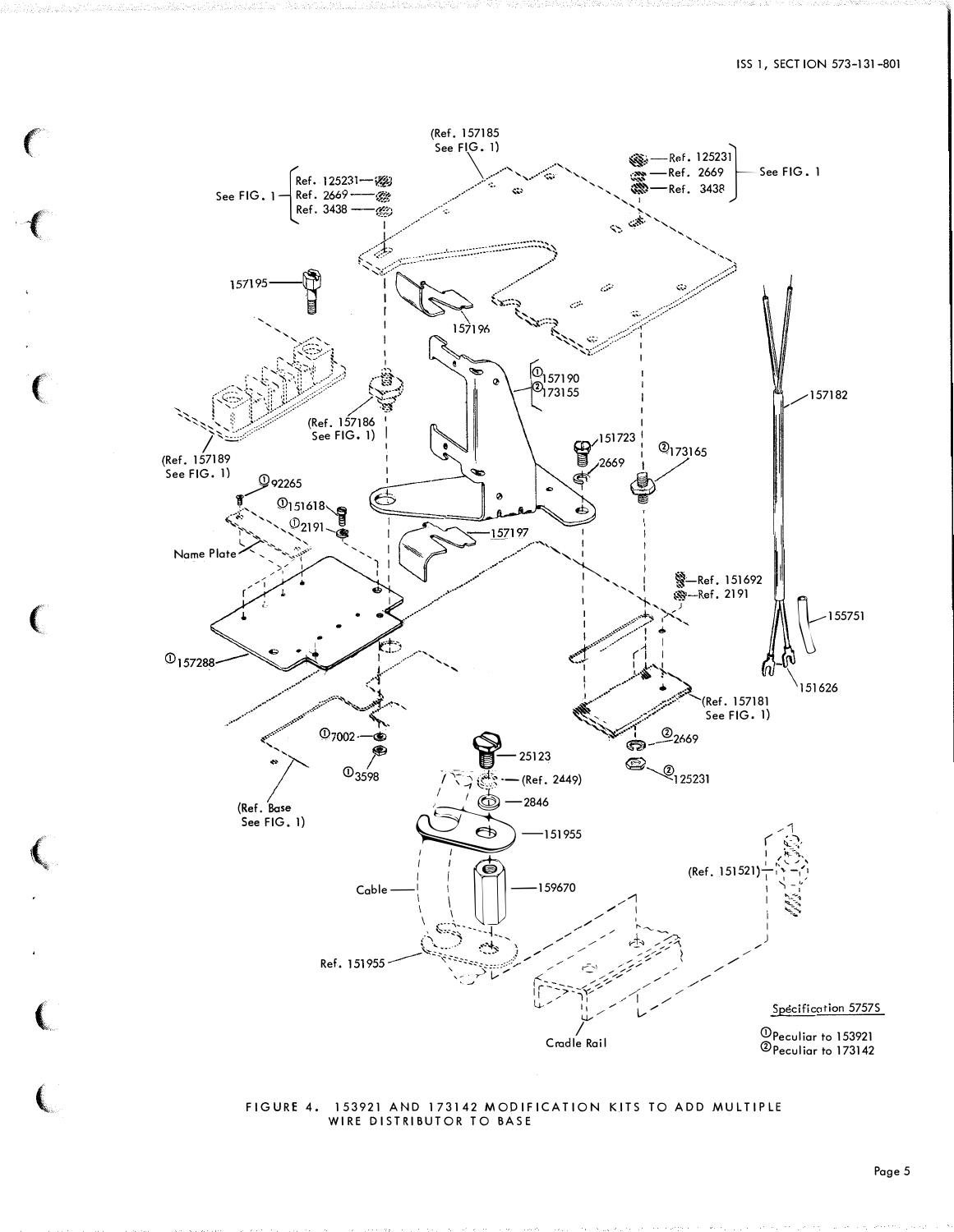

# FIGURE 5. PARTS FOR DISTRIBUTOR MOUNTED ON A TRANSMITTER<br>DISTRIBUTOR BASE IN A AUTOMATIC SEND-RECEIVE SET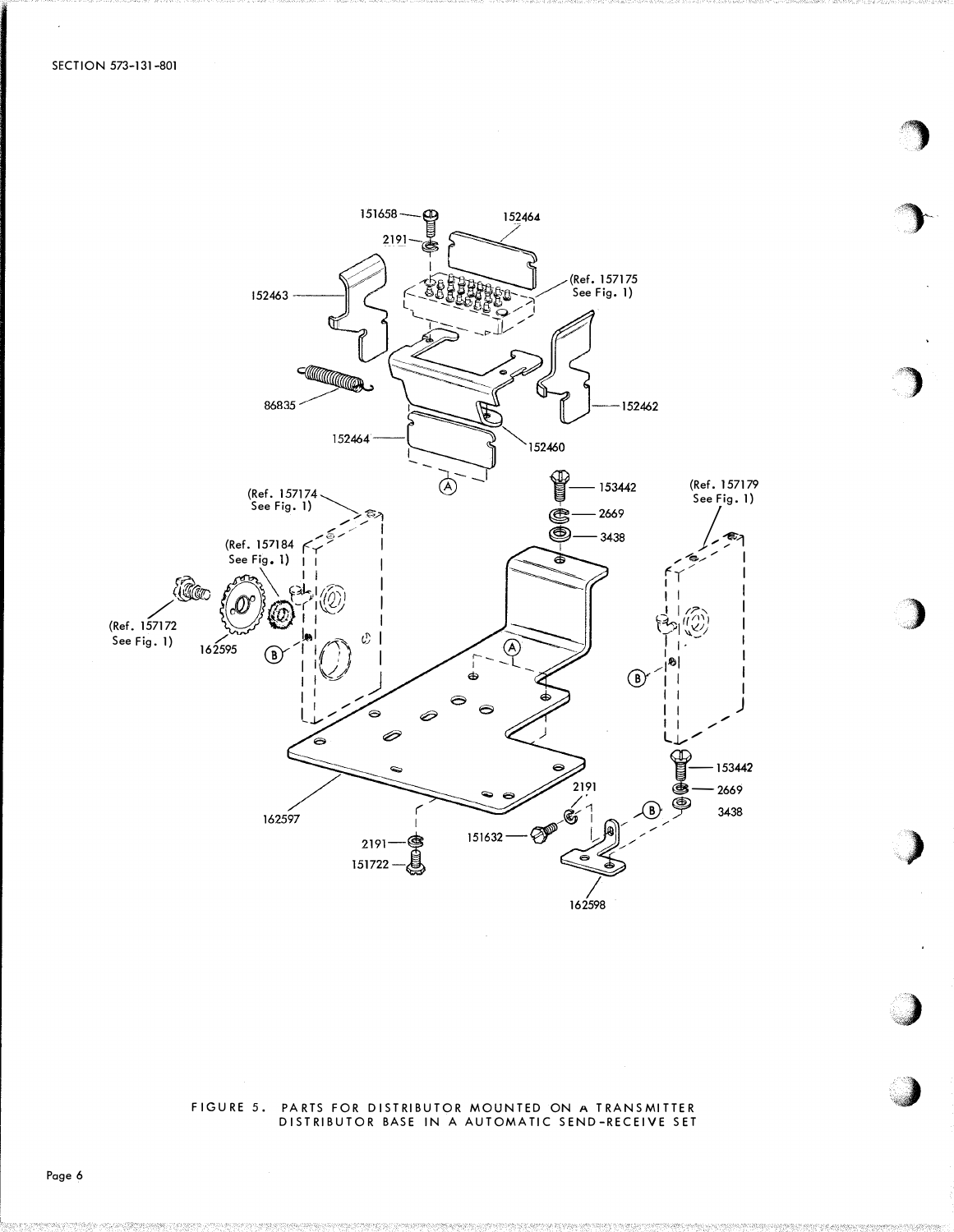

 $\big($ 

 $\left($ 

 $\mathbf{C}$ 

 $\mathbf{C}$ 

**人名** 

(

(

Specification 57575

(j)\_ Part of 163428 Bracket Assembly ®Part of 173358 Modification Kit

#### FIGURE 6. 159361 AND 173358 MODIFICATION KITS TO ADD TERMINAL BLOCK ASSEMBLY TO CABINETS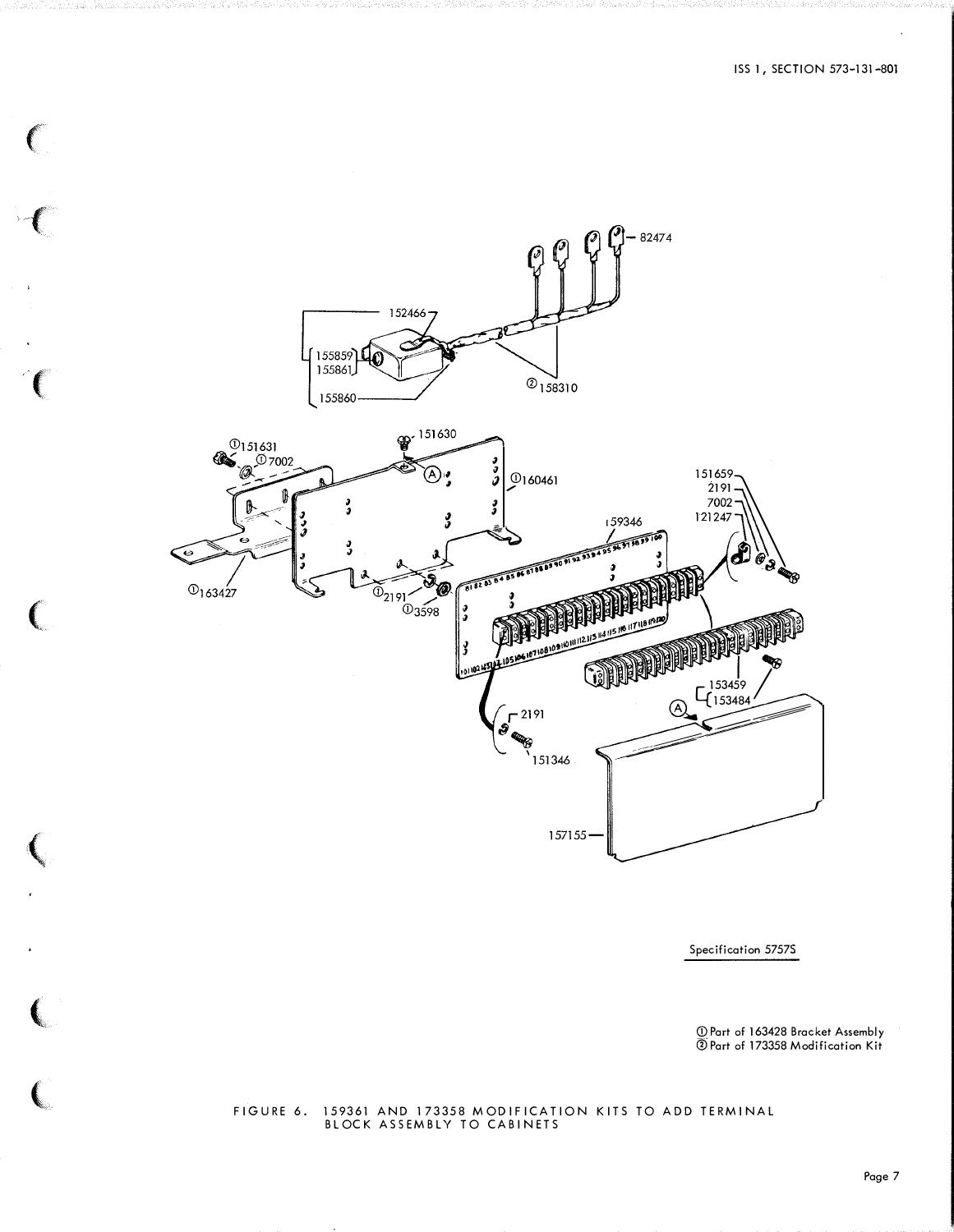



Page 8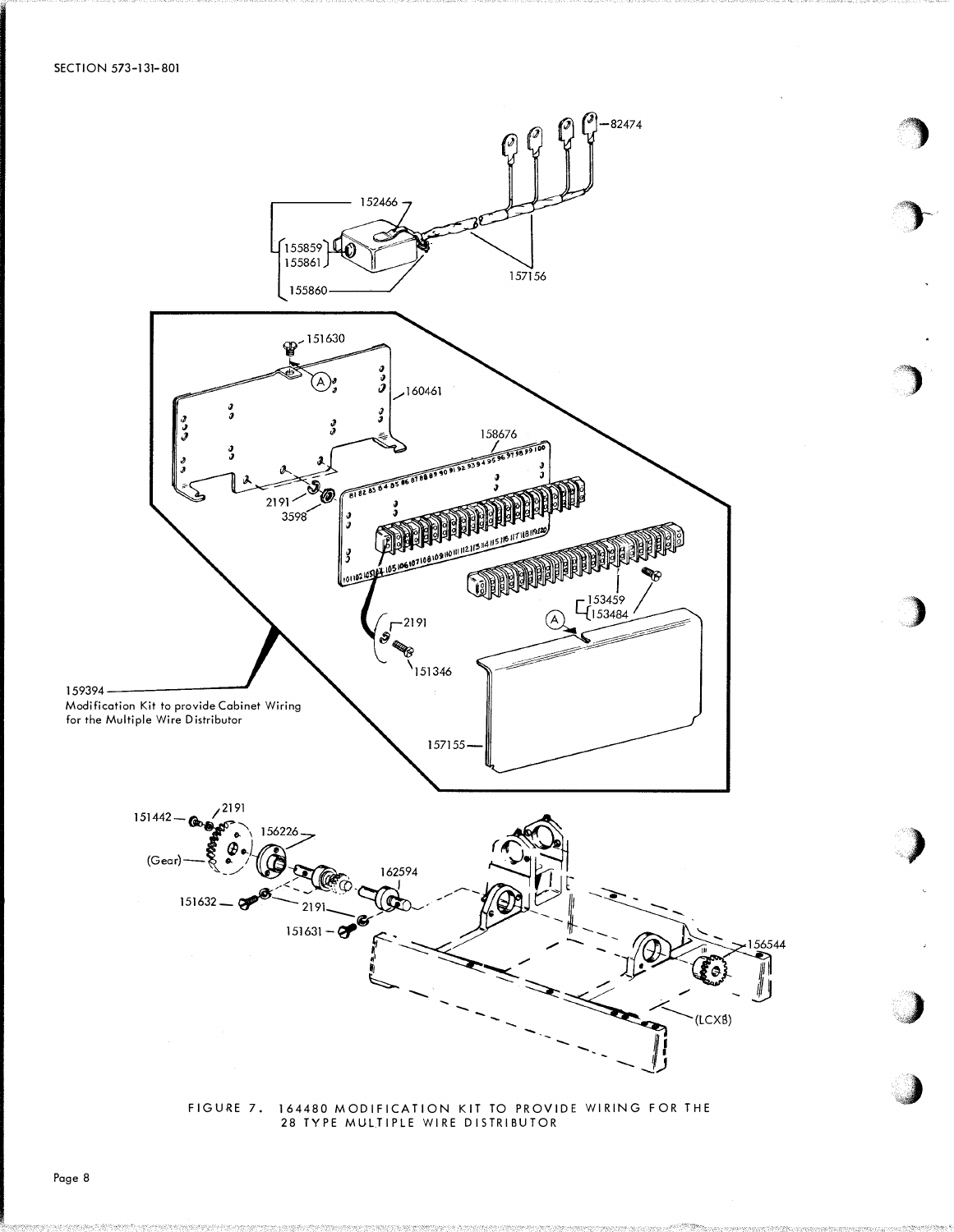## NUMERICAL INDEX

| Part<br>Number   | Description and<br>Page Number                                       |
|------------------|----------------------------------------------------------------------|
|                  |                                                                      |
| 177M             | Coil, Magnet 4                                                       |
| 1028             | Screw (4-40 x 1/4 Fil) 4                                             |
| 1172<br>2191     | Screw $(2-56 \times 5/16$ Fil) 4<br>Washer, Lock 2, 3, 4, 5, 6, 7, 8 |
| 2438             | Washer Flat 4                                                        |
| 2526             | Collar, Spacing 4                                                    |
| 2669             | Washer, Lock 2, 5, 6                                                 |
| 2846             | Washer, Flat 5                                                       |
| 3438             | Washer, Flat 2, 6                                                    |
| 3598             | Nut (6-40 Hex) 3, 4, 5, 7, 8                                         |
| 3606<br>3640     | Nut (6-40 Hex) 4<br>Washer, Lock 4                                   |
| 4843             | Stiffener 4                                                          |
| 4844             | Stiffener 4                                                          |
| 7002             | Washer, Flat 4, 5, 7                                                 |
| 7318             | Lever, Contact 4                                                     |
| 7654             | Shim (.004")<br>4                                                    |
| 9558<br>9559     | Spring, Contact 4<br>Spring, Contact 4                               |
| 9649             | Stop, Contact 4                                                      |
| 9655             | Stop, Contact 4                                                      |
| 25123            | Screw $(1/4-32 \times 7/16$ Hex) 5                                   |
| 31636            | Spring 4                                                             |
| 42823<br>45815   | Washer <b>,</b> Flat                                                 |
| 49084            | Washer, Lock 2<br>Spring 4                                           |
| 60669            | Spring 4                                                             |
| 75606            | Spring 4                                                             |
| 75607            | Washer, Flat 4                                                       |
| 78453            | Nut (10-32 Hex) 2                                                    |
| 82474<br>86720   | Terminal 7,8<br>Post, Spring 4                                       |
| 86835            | Spring 2,6                                                           |
| 89881            | Wick, Felt 2                                                         |
| 89896            | Oiler <sub>2</sub>                                                   |
| 89897            | Nut (10-32 Hex) 2                                                    |
| 92265            | Screw (2-56 x 1/8 Rd) 2, 5                                           |
| 93118<br>93356   | Washer, Lock 2<br>Washer, Flat 4                                     |
| 93463            | Armature 4                                                           |
| 95430            | Spring, Compression 4                                                |
| 97540            | Shaft 4                                                              |
| 97542            | Yoke, Magnet 4                                                       |
| 98361            | Shim (.005") 3                                                       |
| 101591<br>110743 | Wick, Felt 2<br>Washer, Lock 3                                       |
| 112541           | Bracket, Contact                                                     |
| 112542           | Bushing 4                                                            |
| 112543           | Plate, Contact Cover 4                                               |
| 112544           | Screw $(2-56 \times 3/4 \text{ Flat})$ 4                             |
| 112545<br>112546 | Insulator 4<br>Insulator (.094") 4                                   |
| 112547           | Stiffener, Short 4                                                   |
| 112548           | Stiffener, Long<br>4                                                 |
| 112627           | Nut (2-56 Hex) 4                                                     |
| 113243           | Collar, Spacing 4                                                    |
| 115221<br>115407 | Washer, Felt 4<br>Post 2                                             |
| 115615           | Screw (6-40 x 5/8 Fil) 3                                             |
|                  |                                                                      |

 $\epsilon$ 

 $\overline{\mathcal{C}}$ 

 $\overline{\mathcal{C}}$ 

 $\big($ 

(

 $\big($ 

 $\overline{\mathbb{C}}$ 

| rart<br>Number   | Description and<br>Page Number                               |
|------------------|--------------------------------------------------------------|
|                  |                                                              |
| 117541           | Washer, Flat 2                                               |
| 120870           | Wick, Felt 3                                                 |
| 121243           | Clamp, Cable (3/16" ID) 4                                    |
| 121247           | Clamp, Cable (7/16" ID) 7                                    |
| 124512           | Washer, Flat 2                                               |
| 125231           | Nut (10-32 Hex) 2, 5                                         |
| 129288           | Bearing<br>3                                                 |
| 129289           | Disk 3                                                       |
| 129290           | Disk, Adjusting 3                                            |
| 129291<br>129297 | 3<br>Cam<br>Shaft 3                                          |
| 129300           | Bracket 4                                                    |
| 129301           | Bracket, Magnet 4                                            |
| 129302           | Bail 4                                                       |
| 129304           | Shaft, Armature Bail 4                                       |
| 129305           | Shaft, Trip & Latch Lever 4                                  |
| 129306           | Lever, Latch <sub>4</sub>                                    |
| 129307           | Lever, Trip 4                                                |
| 129308           | Lever, Reset 4                                               |
| 129309           | Screw, Shoulder (6-40) 4                                     |
| 129310           | Roller 4                                                     |
| 129311           | Bushing 4                                                    |
| 129661           | Hub 3                                                        |
| 139555           | Spring 4                                                     |
| 150001           | Drum, Clutch 3<br>Wick, Felt 3                               |
| 150029           |                                                              |
| 150043           | Shoe, Secondary Clutch 3                                     |
| 150044<br>150241 | Shoe, Primary Clutch 3<br>Spring 3                           |
| 151126           | Spacer (.250") 2                                             |
| 151152           | Screw (4-40 x 3/16 Hex) 4                                    |
| 151222           | Washer, Felt 4                                               |
| 151346           | Screw (6-40 x 3/8 Fil) 7, 8                                  |
| 151442           | Screw (6-40 $\times$ 1/2 Hex) 8                              |
| 151618           | Screw (6-40 x 7/16 Fil) 5                                    |
| 151626           | Terminal 2,5                                                 |
| 151630           | Screw (6-40 x 1/4 Hex) 2, 4,                                 |
|                  | 7,8                                                          |
| 151631           | Screw (6-40 x 5/16 Hex) 2, 4,                                |
|                  | 7,8                                                          |
| 151632           | Screw (6-40 x 3/8 Hex) 2, 6, 8                               |
| 151657           | Screw (6-40 x 1/4 Fil)<br>з                                  |
| 151658           | Screw (6–40 x 5/16 Fil)<br>2, 6                              |
| 151659           | Screw (6-40 x 1/2 Fil)<br>3                                  |
| 151687           | Screw $(4-40 \times 7/16 \text{ Fil})$<br>3<br>2             |
| 151692<br>151693 | Screw $(6 - 40 \times 3/16 \text{ Fil})$<br>2                |
| 151722           | Screw (6–40 x 9/16 Fil)<br>Screw (6-40 x 3/16 Hex) 2, 4, 6   |
| 151723           | Screw (10-32 x 3/8 Hex)<br>5                                 |
| 151728           | Spring 3                                                     |
| 151737           | Screw (4-40 x 11/64 Hex) 3                                   |
| 151819           | Jumper (3" Black) 2                                          |
| 151955           | Guide, Cable 5                                               |
| 152460           | Bracket 2,6                                                  |
| 152462           | Latch, Right 2, 6                                            |
| 152463           | Latch, Left 2, 6                                             |
| 152464           | Insulator (.062'')<br>6                                      |
| 152466           | Connector, Receptacle (20) 7, 8<br>Srrew (10–32 x 1/2 Hex) 6 |
| 153442           |                                                              |

| Part<br>Number   | Description and<br>Page Number                      |
|------------------|-----------------------------------------------------|
| 153459           |                                                     |
| 153484           | Block, Terminal 7, 8<br>Screw (6–32 Spl) 7, 8       |
| 153839           | Screw (6-40 x 5/8 Hex) 4                            |
| 153921           | Modification Kit 5                                  |
| 155598           |                                                     |
| 155751           | Washer, Special   3<br>Sleeve, Insulating (1/8 ID x |
|                  | $1"$ Lg) 5                                          |
| 155859           | Screw (4-40 Spl) 7, 8                               |
| 155860           | Screw (4-40 x 3/8 Rd) 7, 8                          |
| 155861           | Washer, Lock 7, 8                                   |
| 156226           | Hub 8                                               |
| 156544           | Gear (20T) 8                                        |
| 157155           | Cover 7, 8                                          |
| 157156           | Cable Assembly 8                                    |
| 157165           | Gear (35T) 2                                        |
| 157166           | Gear (42T) 2                                        |
| 157167           | Gear (60T)<br>3                                     |
| 157170           | Camsleeve 3                                         |
| 157171           | Shaft, Intermediate 2                               |
| 157172           | Screw, Shoulder (10-32) 2                           |
|                  |                                                     |
| 157174           | Frame, Right 2                                      |
| 157175<br>157178 | Cable Assembly 2                                    |
|                  | Strip, Guard 2                                      |
| 157181           | Plate, Nut (10–32)<br>5                             |
| 157182           | Cable w/Terminals                                   |
| 157184           | Washer, Felt 2, 3                                   |
| 157185           | Plate, Base 2                                       |
| 157186           | Stud 2                                              |
| 157187           | Stud 2                                              |
| 157188           | Camsleeve 3                                         |
| 157189           | Plate, Top<br>2                                     |
| 157190           | Bracket 5                                           |
| 157195           | Stud 2,5                                            |
| 157196           | Latch, Right 5                                      |
| 157197           | Latch, Left 5                                       |
| 158310           | Cable, Assembly 7                                   |
| 158676           | Insulator, Terminal (81-<br>120) 8                  |
| 159346           | <b>Insulator (81-120) 7</b>                         |
| 159361           | Modification Kit<br>7                               |
| 159394           | Modification Kit<br>-8                              |
| 159670           | Stud 5                                              |
| 160461           |                                                     |
| 161347           | Bracket 7,8<br>Washer, Felt 4                       |
| 162594           | Shaft 8                                             |
| 162595           | Gear (59T) 6                                        |
| 162596           |                                                     |
|                  | Gear (36T) 3                                        |
| 162597           | Plate, Base 6                                       |
| 162598           | Bracket, Mounting 6                                 |
| 162848           | Washer, Flat 2                                      |
| 163427           | Bracket 7                                           |
| 163428           | 7<br>Bracket, Assembly                              |
| 164480           | Modification Kit<br>8                               |
| 173142           | Modification Kit<br>5                               |
| 173155           | Bracket 5                                           |
| 173165           | Stud, Mounting 5                                    |
| 173358           | 7<br>Modification Kit                               |